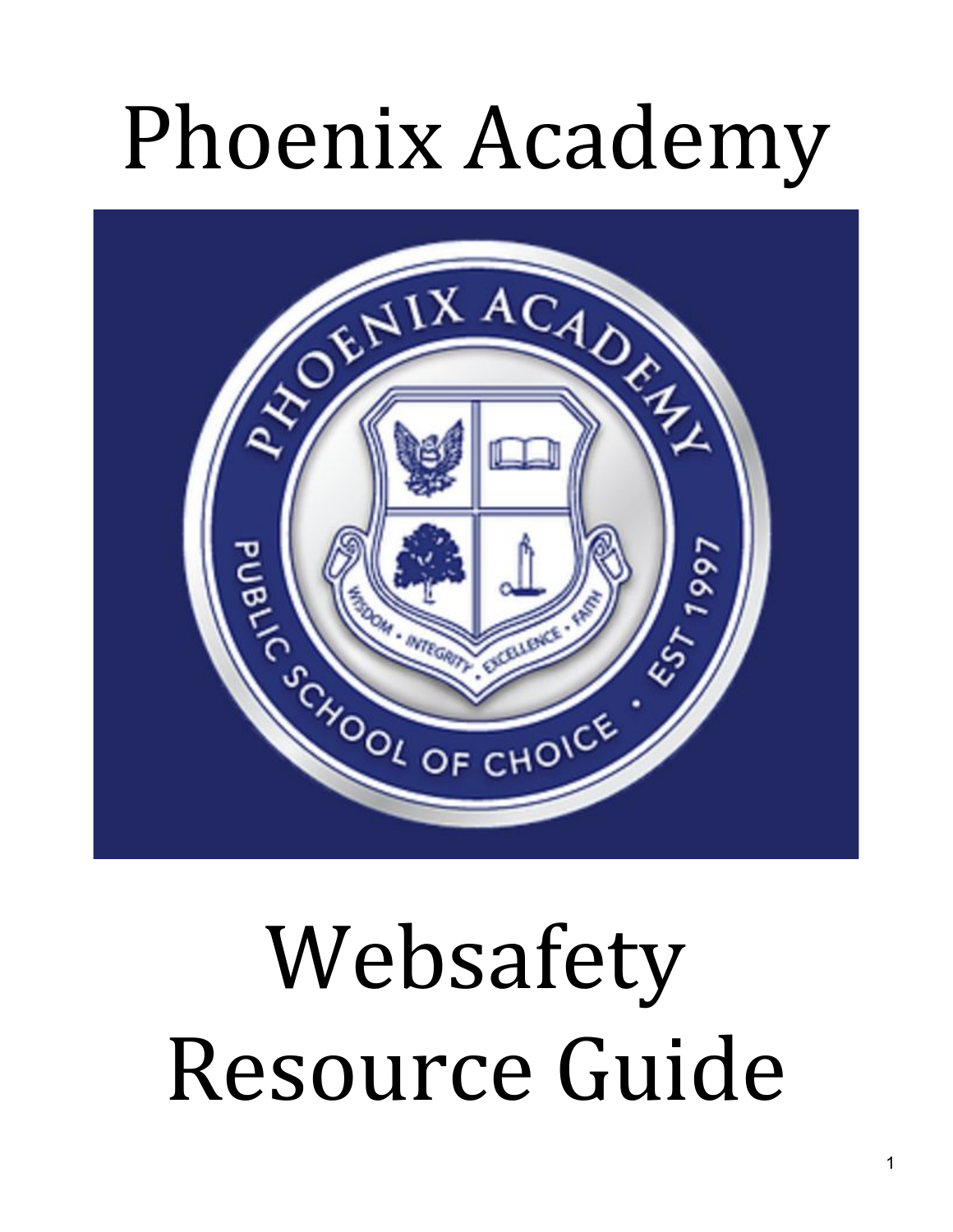### <span id="page-1-0"></span>**Table of Contents**

\*Disclaimer: This Resource Guide is a parent driven initiative for information purposes only. The views, thoughts, and opinions expressed in the text of the various links provided belong solely to the authors of the text, and not to Phoenix *Academy High Point administration and faculty; these are parent suggested resources.*

\*\*For ease of use, click the title to access a bookmark and be taken directly to that section.

| <b>* Network and Router Settings:</b>                     |
|-----------------------------------------------------------|
| ★ Phones and Tablets:                                     |
| ★ Laptops and Desktop Computers:                          |
| $\star$ Gaming Consoles                                   |
|                                                           |
|                                                           |
| Other Media: Music, Email, Text, and Private Messaging 11 |
|                                                           |
|                                                           |
|                                                           |
|                                                           |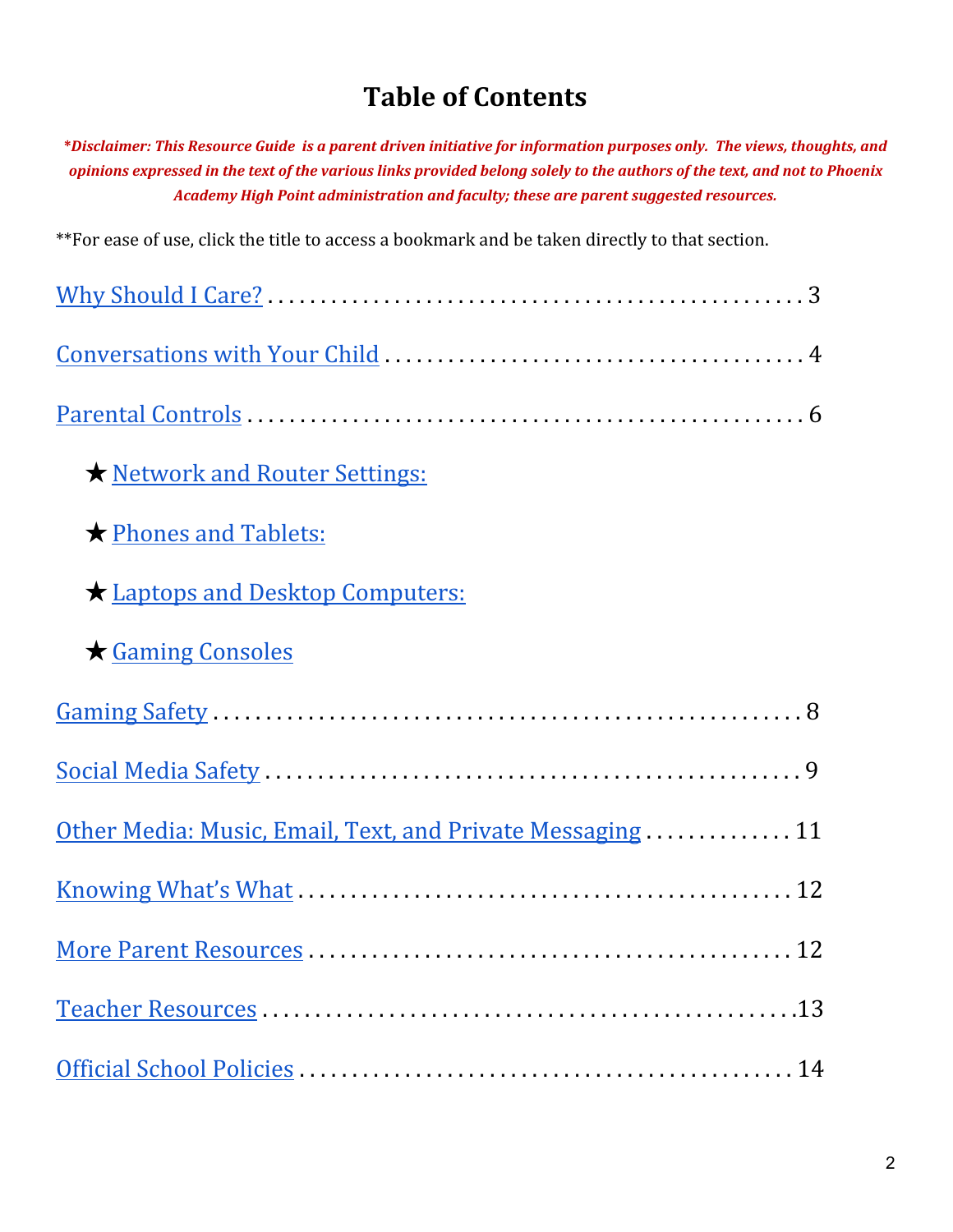#### <span id="page-2-0"></span>**Why Should I Care?**

#### **Why should I set parental controls?**

Parental controls can help ensure your child's safety on the internet. While it's important for students to learn how to use technology in an appropriate way, that isn't something they are going to learn over night. It is important to set limits and parental controls can help you monitor and maintain those limits.

#### **Why limit screen time?**

The [American Academy of Pediatrics](https://www.aap.org/en-us/advocacy-and-policy/aap-health-initiatives/Pages/Media-and-Children.aspx) and the [World Health Organization](https://www.who.int/news-room/detail/24-04-2019-to-grow-up-healthy-children-need-to-sit-less-and-play-more) recommend students limit screen time just like anything else. You wouldn't let your child stand in the corner and stare at the wall all day; they shouldn't sit on the couch and stare at a screen all day either. It is important for students to have active playtime each day.

#### **Gaming Concerns**

Why is it important for me to know what games and apps my kids are playing? Children and young adults don't always make the best choices. It is important to set limits and restrictions based on your family values and your child's maturity. Most games and apps have ratings that suggest an appropriate age range for that game. Some games, like Roblox, contain multiple games within one environment. It is important to know what games kids are playing and make sure those are appropriate for their age and maturity level.

Some MMOs (massively multiplayer online games) include a chat feature. Often, parental controls can assist you in turning off or otherwise limiting who your child can chat with. It is also important to begin teaching students the safe way to chat online. It's the modern equivalent of don't talk to strangers. We teach kids not to share their address or phone number with strangers at the store or people they don't know, but we often forget these lessons need to carry over to technology as well. It's not safe to give out personal information online. Child predators and identity thieves are online and in the real world.

#### **Why should I let my child have screen time at all?**

If it's dangerous or potentially needs to be monitored, why not just take away the screens altogether? Our kids are growing up in a world full of technology. Whether we like it or not, they will have to use at least some of that technology in their day to day lives. As they grow older, it will become impossible to do research for school or even get a job without spending some time in front of a screen. It is important for kids to learn how to deal with technology and use it appropriately; the younger they start learning, the more ingrained those lessons will be. Learning how to limit screen time and manage technology is now a vital part of helping children grow into adults.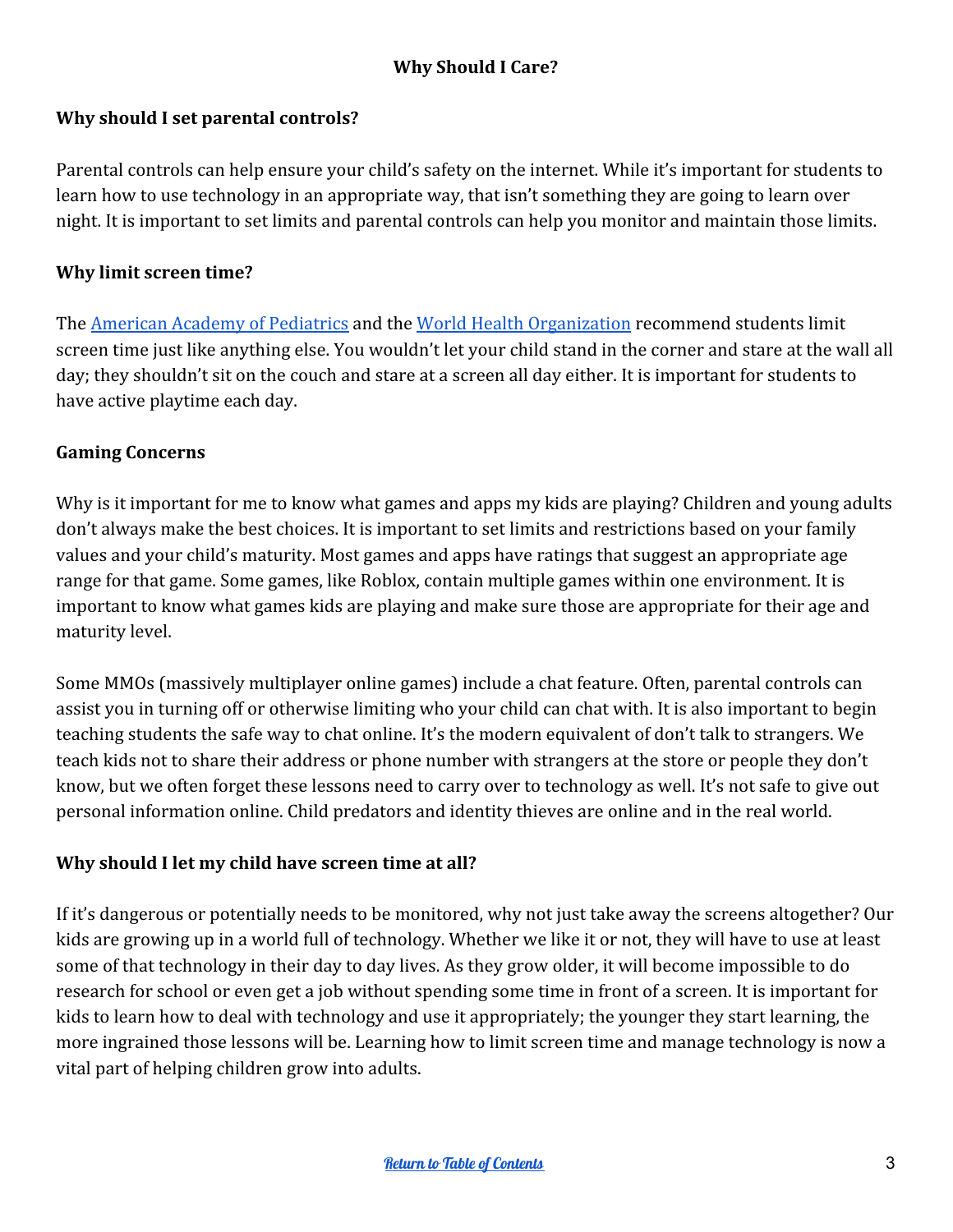#### <span id="page-3-0"></span>**Conversations with Your Child**

#### **What should I talk to my child about and when?**

Having a conversation with your child about internet use and safety is important . Even young children need to talk about technology and internet safety. Here are some basic ideas to help you get that conversation started.

#### **● Basic Conversations**

- **○** *Social Stranger Danger:* Help your child recognize that strangers online are just like strangers in real life. We don't share our personal information with people we don't know.
- *○ Privacy:* Children need to understand what is private information. Apart from name, address, and phone number, talk to your child about other information they should not share like what time mom and dad aren't home, codes to alarms or electronic locks, or even what school they go to.
- *○ Who is my friend?* It's important for kids to understand who their friends are and who is merely an acquaintance. It's probably okay to give your email address or your screen name to a close family friend. It is not okay to give out information to someone you just met. It's also not okay for an adult to ask for your information. Talk about the difference between types of friends (ie close friends, acquaintances, and online friends).
- *○ What do I say if someone asks me for something they shouldn't?* Teachers, grown-ups, babysitter, bus drivers, teen helpers, (etc) should never *ever* ask for a child's information (email address, phone number, screen name, etc). With few exceptions, adults should never be giving their information to children or students either. Talk about what your child should say to an inappropriate request from an adult. Something as simple as "you'll have to ask my mom" might be a good phrase to practice.
- *○ When do I need to tell an adult?* It's important for kids to know when they need to involve and adult and who they should tell. It's important to talk to an adult if someone is trying to get information they shouldn't, especially if they say something like "you don't have to tell anyone." If you're not sure if something is okay, ask a grown-up!
- *○ Parents, be aware that online bullying is real*, even among the younger age groups. Let kids know they can talk to you or a trusted adult about someone being mean to them online. Help them know how to "walk away" and leave an online space when they need to or how to get help from a grown-up. ([Cyberbullying: How to Recognize It and What to Do About It\)](https://www.consumer.ftc.gov/articles/0028-cyberbullying) [\(A Parent's Guide to Understanding Cyberbullying\)](https://kidshealth.org/en/parents/cyberbullying.html) ([More on Cyberbullying](https://www.missingkids.org/netsmartz/topics/cyberbullying)**)**
- **● Additional Topics for age 7 and up**
	- *○ Bullying and Online Behavior:* Talk to your child about bullying and other inappropriate behavior. Explain that the rules online should be no different from the rules in real life. If you wouldn't say that to someone's face, you shouldn't say it in a chat. If you wouldn't be friends with someone who tore up your drawings, don't be friends with someone who destroys things in online games. [\(Cyberbullying Videos to Share and Points to Talk About](https://www.missingkids.org/netsmartz/topics/cyberbullying))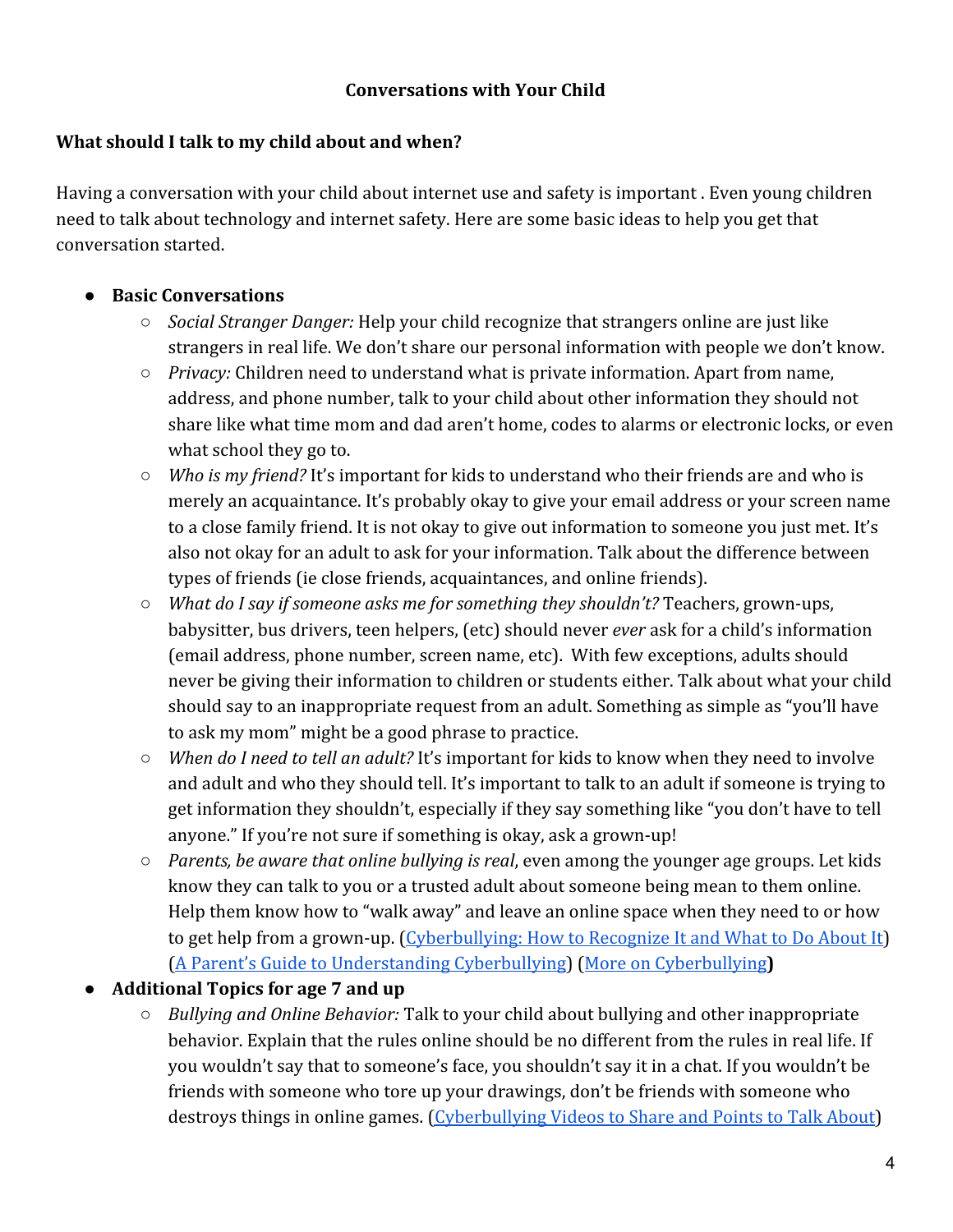- *○ Ask!* It's so important to ask your kids what they are doing online. Just like many parents ask "what did you do today" when your kids get home from school, we need to be opening the conversation about what our kids are doing online. If your child is doing something they shouldn't be, try to discuss it calmly and remind them what the household rules are for your family. Remember, your reaction may determine whether or not they tell you things in the future.
- *○ Should I post this?* Talk to your child about what information and which pictures should be posted in games or on social media. Remind them why they may not want to post certain things. Explain that the things they say and do online do not disappear. People might forget what we say in real life, but our online words are written down and saved.
- *○ How do I know what's true?* Just because something is online doesn't make it true. It's always important to double check any information you find online, especially on social media. Make sure information is coming from an accredited, peer reviewed source.
- *○ Computer Security:* Talk to your student about things like email phishing. Be aware of offers for "free" downloads and games. Be cautious of in-app purchases, peer-to-peer sharing, and other security risks. (For more, see this article on [Kids and Cyber Security](https://www.consumer.ftc.gov/articles/0017-kids-and-computer-security).)

#### **● Additional Topics for age 11 and up**

- *○ See something, say something:* Talk to your child about the importance of being observant and telling an adult when need be. If you see something, say something, especially when it comes to topics like suicide, bullying, school shootings, etc. Students need to know what to do if someone is talking about hurting themselves or someone else. (["Telling An Adult Isn't](https://www.adl.org/education/resources/tools-and-strategies/telling-an-adult-isnt-so-easy) [So Easy"\)](https://www.adl.org/education/resources/tools-and-strategies/telling-an-adult-isnt-so-easy)
- *○ Deleted doesn't mean gone:* Have an open conversation about posting. Anything posted can be copied and shared with anyone. Even apps that claim to delete your picture or post within seconds can still be captured and saved by things like screenshots. Once something is shared, it can't be taken back.
- *○ What do I do when inappropriate content is shared?* Talk to your kids about what to do when something inappropriate is shared. This might be over chat, IM, text, email, Google hangouts, etc. Let them know who they can talk to and what they should report.
- *○ Social Media:* Have an open conversation about social media. What is its value? What is its downside? How frequently should social media be used? What types of things should never be posted?
- *○ Meeting online friends in real life:* Always use caution when meeting someone you met online. Take a group of friends, have an adult nearby, and meet at a public place. Know who to talk to at that place if the meeting becomes inappropriate, unsafe, or uncomfortable. Never meet a stranger at your home.
- *○ Who can post or take my picture?* It's usually not okay for someone to ask for your picture. Encourage students to always tell an adult or leave a situation where someone they don't know is taking their picture or asking kids to send them a picture/video. It is also important for teens to ask their friends if it is okay before posting pictures and group shots on social media.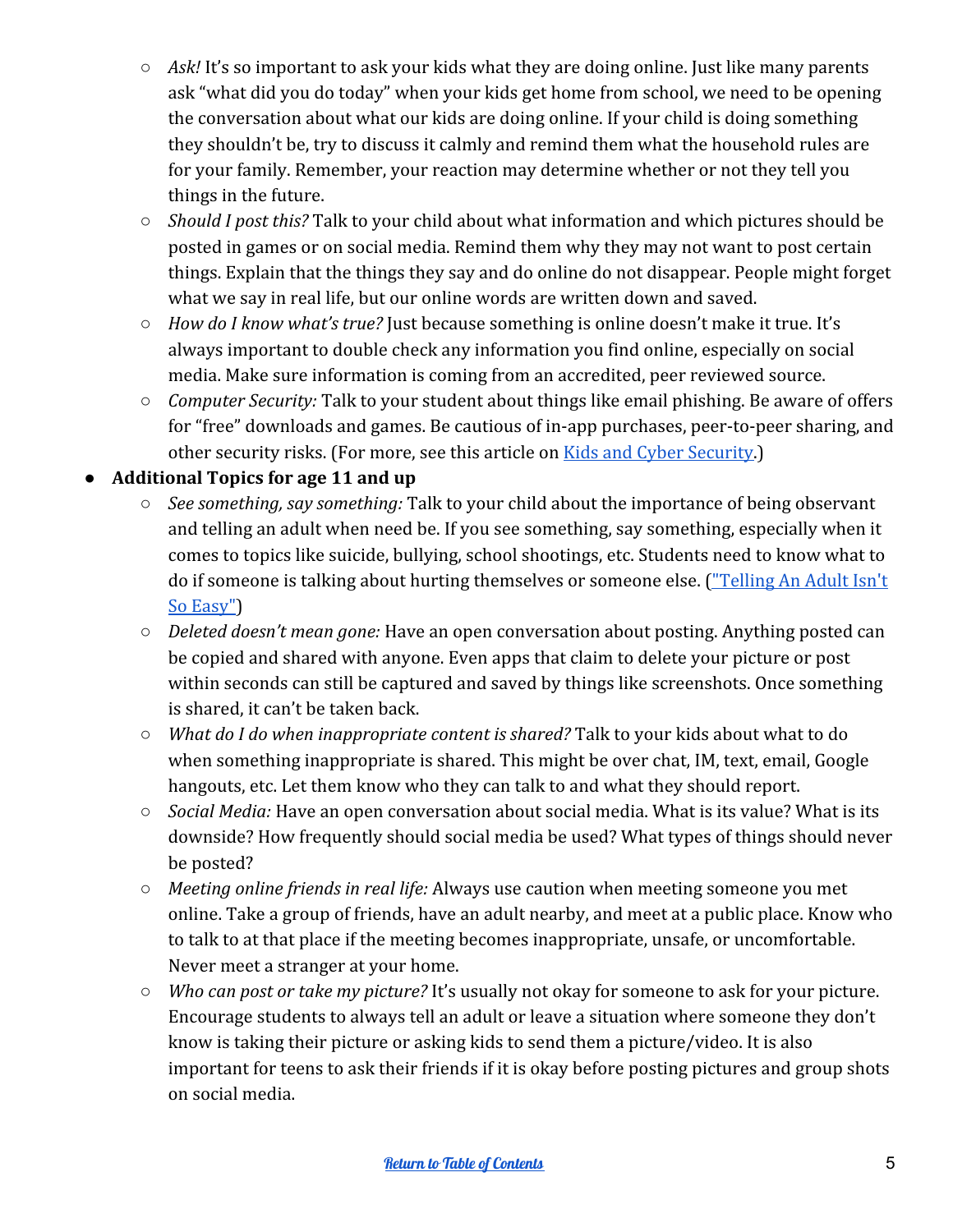#### <span id="page-5-0"></span>**Parental Controls**

#### **Internet Guidelines:**

Only you can decide what is appropriate for your child and what works for your family. However, here are a few resources you may want to consider utilizing as you create your family rules for safe internet and technology use.

- Things to consider about how you can [create safe technology use](https://www.adl.org/education/resources/tools-and-strategies/internet-guidelines-for-families) in your house.
- Common sense ideas for [internet safety](https://www.webwise.ie/parents/advice-top-10-tips-for-parents/) in the home.
- The American Academy of Pediatrics has some useful [technology tools](https://www.healthychildren.org/English/media/Pages/default.aspx).
- Know what your kids are doing online. Familiarize yourself with the games and apps they are using so you will know what is appropriate and what is not.
- More information about specific uses for [parent controls.](https://www.commonsensemedia.org/blog/parents-ultimate-guide-to-parental-controls)

#### <span id="page-5-1"></span>**Network and Router Settings:**

Did you know there are several ways to utilize parental controls on your home internet network? You can implement content restrictions, website restrictions, time limits, browser sensors, and other useful parental controls. Some of these can be accomplished through your current router and others require either additional software or an external device. Software is run from a computer connected to the network. A parental control device will be a physical box that will be plugged into your router to filter what is accessible from your network. You can find more information at the links below.

- Four main ways to [set up parental controls](https://www.howtogeek.com/167545/4-ways-to-set-up-parental-controls-on-your-home-network/) on your home network
- Step by step [directions](https://www.lifewire.com/internet-parental-controls-2487974) for parental controls for blocking a website through your router
- Configuring parental controls on your [Netgear](https://kb.netgear.com/25687/How-do-I-configure-Live-Parental-Controls-on-my-NETGEAR-router) router
- Parental controls [software comparison](https://www.pcmag.com/roundup/240282/the-best-parental-control-software)
- Parental control *devices* for your network

#### <span id="page-5-2"></span>**Phones and Tablets:**

Even if you choose not to utilize parental controls, it is important to make sure all family phones are safe and secure. Here is a [Smartphone Security Checklist](https://www.fcc.gov/smartphone-security) recommended by the FCC.

Most cell phones and tablets can be set up to utilize parental controls. These might include time limits, game rating restrictions, internet search restrictions, download and purchase limitations, and other useful tools to help keep your child safe. Many controls are specific to each device or device type.

● Apple [iPhones and iPads](https://support.apple.com/en-us/HT201304) have built in parental controls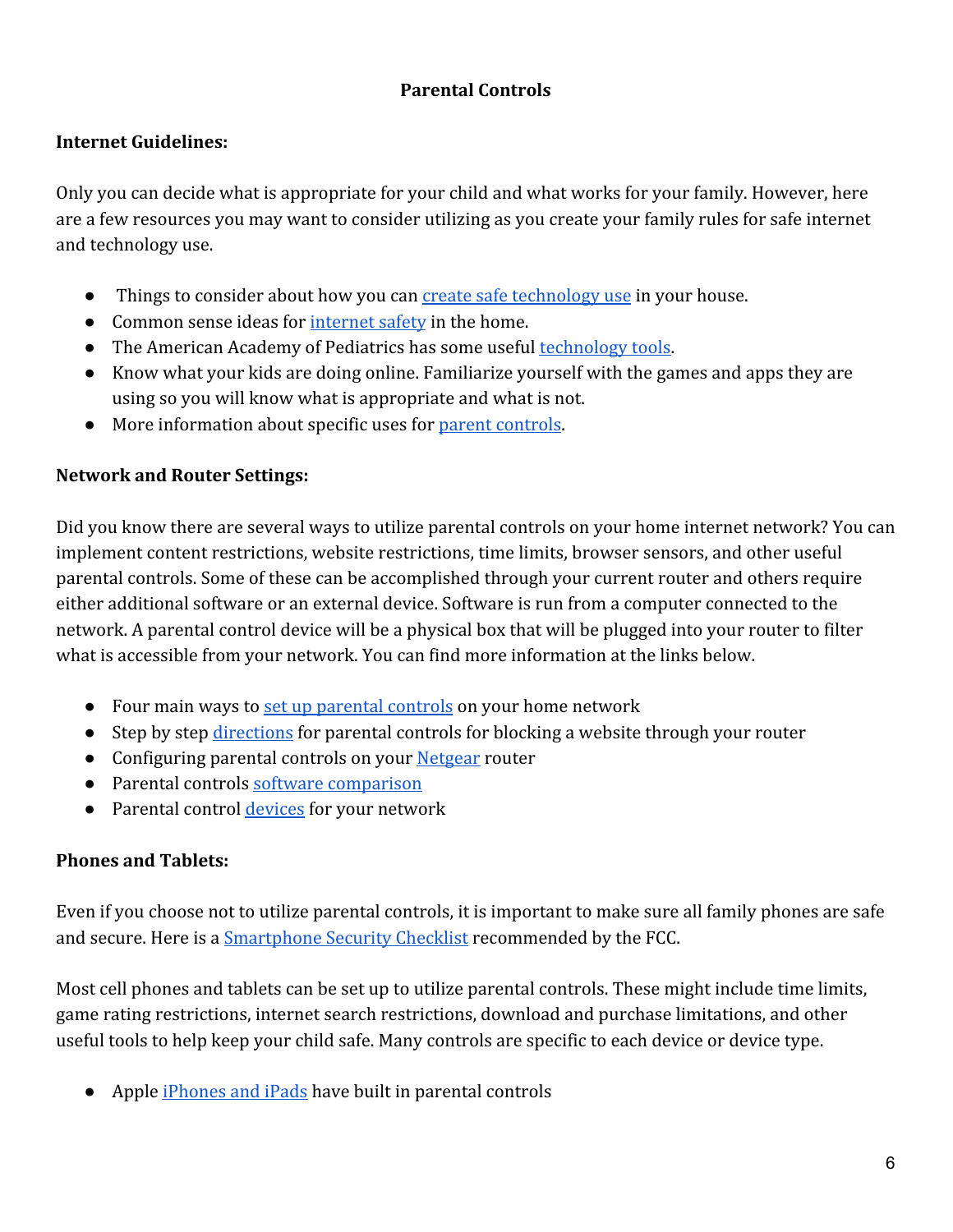- Most Android devices use [Google Play,](https://support.google.com/googleplay/answer/1075738?hl=en) which has built in parental controls, for apps and downloads.
- Some [Android devices](https://www.techadvisor.co.uk/how-to/google-android/android-parental-controls-3461359/) also have additional parental controls.
- Tablets like [Kindle Fire](https://www.laptopmag.com/articles/parental-controls-fire-tablet) and e-Readers like [Kindle Paperwhite](https://www.dummies.com/consumer-electronics/tablets/kindle/how-to-use-parental-controls-for-your-childs-kindle-paperwhite/) and [Nook HD](https://www.laptopmag.com/articles/how-to-enable-parental-controls-on-barnes-nobles-nook-hd) also have parental controls built into their software settings.

#### <span id="page-6-0"></span>**Laptops and Desktop Computers:**

Many computers or computer software companies provide customers with built in parental controls. Some, like Microsoft, even offer time limits and restrictions across devices. Limits set on a microsoft computer account will also be in effect for an XBox account, assuming the child signs in with the same microsoft account at both computer and console.

- Windows and Microsoft [directions](https://support.microsoft.com/en-us/help/12439/microsoft-account-set-content-restrictions-on-windows-10-and-xbox-one)
- Additional Windows [instructions](https://www.lifewire.com/microsoft-family-safety-parental-controls-4153037) including older versions
- Mac [directions](https://support.apple.com/guide/mac-help/set-up-parental-controls-mtusr004/mac)

#### <span id="page-6-1"></span>**Gaming Consoles**

Gaming Consoles, like the Playstation or the XBox, have their own internal parental controls. Each game may also have its own individual controls, but the console itself can regulate and/or monitor some activities. If you have one of these consoles, it's definitely worth checking the settings.

- Understanding [parental controls](https://www.esrb.org/tools-for-parents/parental-controls/) by situation and by gaming system
- Playstation [directions](https://www.playstation.com/en-us/network/legal/ratings/)
- XBox [directions](https://support.xbox.com/en-US/xbox-360/security/xbox-live-parental-control)
- Nintendo Switch [parent control app directions](https://www.nintendo.com/switch/parental-controls/)
- Nintendo Switch [manual device control directions](https://www.imore.com/how-set-parental-controls-nintendo-switch)
- Nintendo Wii [directions](https://www.nintendo.co.uk/Support/Wii/Usage/Wii-Menus/Parental-Controls/Parental-Controls-242917.html)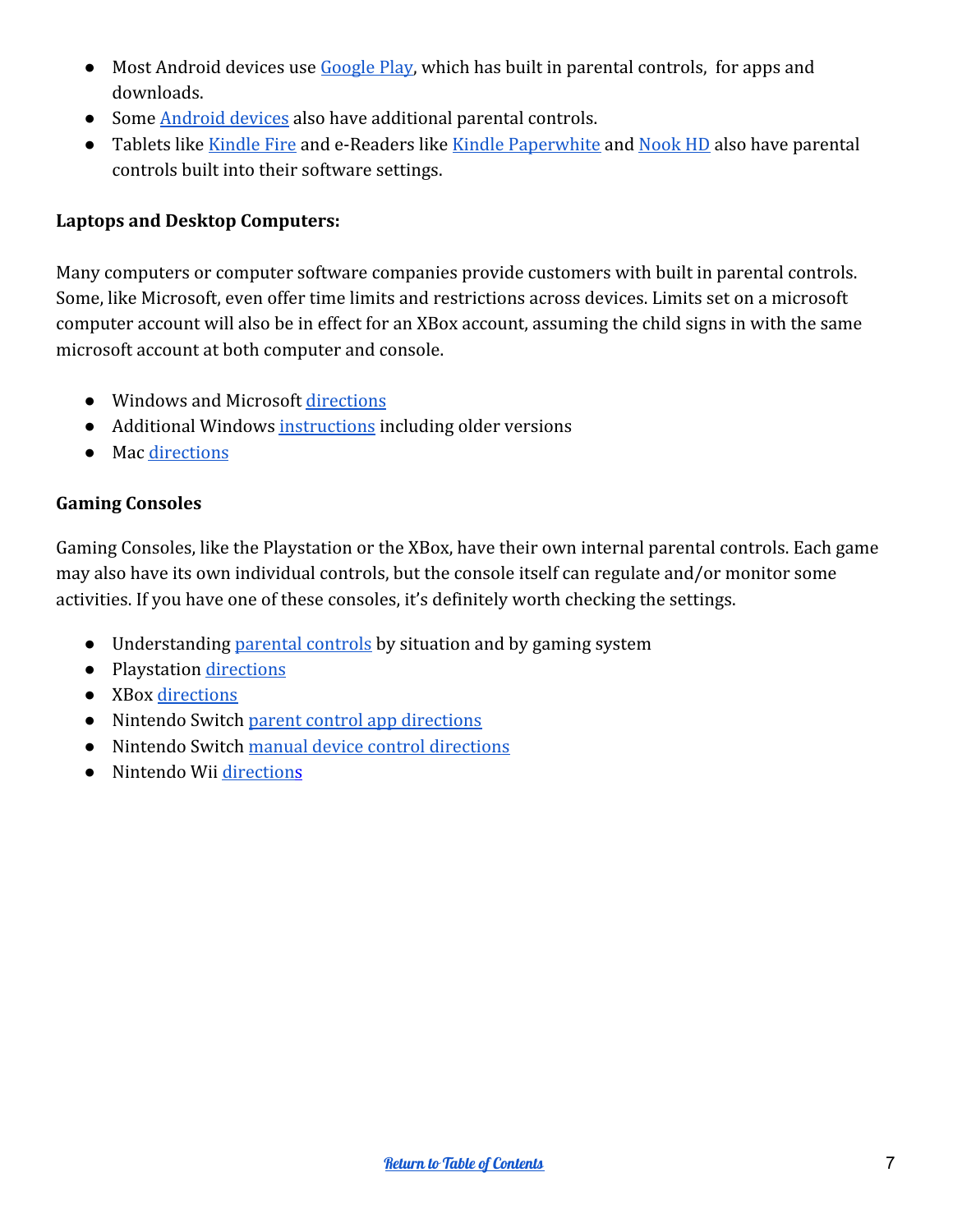#### <span id="page-7-0"></span>**Gaming Safety**

#### **Setting Up a Safe Gaming Environment**

Here are a few basic tips to help keep your young gamers safe online. For more information on what a virtual world entails, check out [this article](https://www.consumer.ftc.gov/articles/0030-kids-and-virtual-worlds). For more on video gaming, parental controls, and web-based vs mobile platforms, click [here](https://www.consumer.ftc.gov/articles/0270-kids-parents-and-video-games).

- *Screen Names:* Never use your real name as your screen name. Instead, it should be easy for you to remember but something that does not give away real life information.
- *Friend Requests:* Do not accept a friend request from someone you don't know in real life. Accept requests from real life friends you know well. Always get a parent's permission before accepting a screen request from an adult (ie a coach, friend of the family, or parent of another child).
- *● Chat Controls:* Most games have some chat controls. Sometimes it is simply on or off, but many newer games allow more control. You might be able to select "chat only with friends" or that type of feature. Check out the games chat and parental controls before allowing a child to play.
- *● Parental Controls:* All games have some form of parental controls. You might have enough setting with your network or device, but it never hurts to check out the game's controls as well.
- *For More Information and Ideas*: Check out [this article](https://www.engadget.com/2013/03/04/the-parents-guide-to-video-gaming-for-kids/).

#### **Red Flags**

All students need to know what words or behaviors should be a red flag. It's important to talk about and teach your child what things they should be watching for when it comes to online safety. Some things are the same online as in real life but some things are different.

- *● Older Players:* It's hard to tell how old someone is online. At a playground if an adult approached, it would be easy to know that person isn't a child. Online, you need to listen for older voices or someone talking in a fake voice. If you hear an older voice and you don't know who it is, you shouldn't talk to that person and you may need to leave that chat or gaming area.
- *● Encouraging Rule Breaking:* Anyone encouraging you to break the rules is not a good person. This might be someone telling a child "you don't have to tell your parents" or "you don't really need to ask an adult's permission." It might be another child encouraging cheating or picking on weaker players. If someone isn't playing by the rules and especially if they are telling another child not to follow the rules, it's time to leave the game.
- *● Asking for Information:* No one should ask you for your username or password, not even real life friends. It is okay to share a screen name with real life friends so they can find you online, but never *ever* share your username and password. No one should ask you for personal information, like your real name or phone number. And definitely don't switch accounts with other people online.
- *Asking for Pictures:* No one should be asking for pictures, videos, or private messages.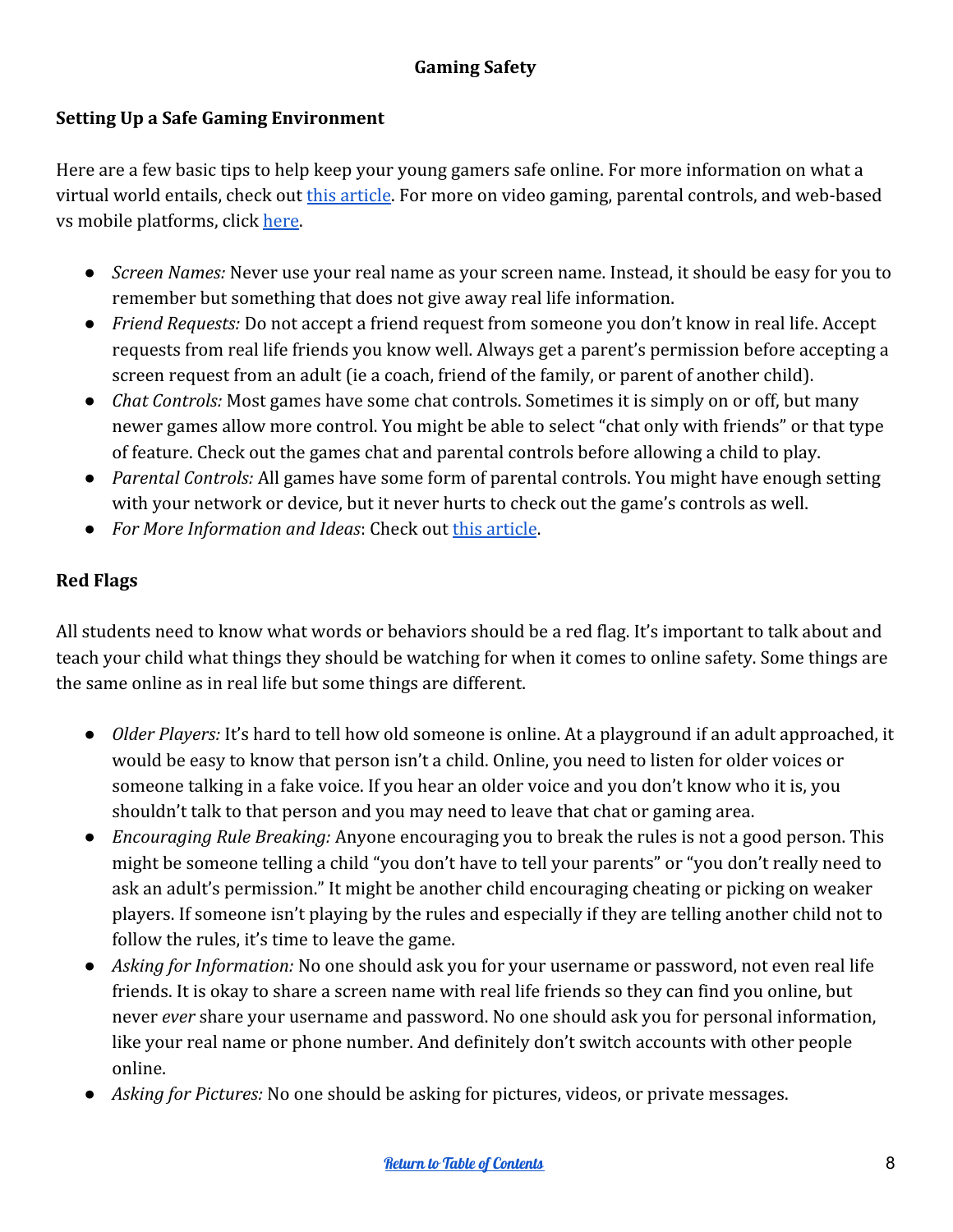#### <span id="page-8-0"></span>**Social Media Safety**

#### **What is social media?**

Social media is any platform (app, website, etc) that allows for networking ([More on Social Media](https://www.missingkids.org/netsmartz/topics/socialmedia)). Popular social media sites include facebook, snapchat, and instagram. For more information about the main social media outlets your child may be interested in using, [click here.](https://www.adl.org/education/resources/tools-and-strategies/the-grown-folks-guide-to-popular-apps-in-social-media) It is important to talk to your kids about what they should be posting, how they should be posting it, and other online social etiquette. For more on cell phones and social media posts, check out [this article.](https://www.consumer.ftc.gov/articles/0025-kids-and-mobile-phones)

#### **Things to talk about when it comes to social media:**

It is important to discuss not only your expectations for your child using social media, but what is [appropriate online behavior.](https://www.consumer.ftc.gov/articles/0012-kids-and-socializing-online)

- *● Truth:* Just because someone posts something doesn't make it true. This could be anything from inaccurate articles to comments about another person. Talk about ways to find out what is true (sources like [Snopes](https://www.snopes.com/) can provide quick fact checks on common mispostings). Remember to always double check information even if it seems like it is from a legitimate source.
- *● Claims of Harm:* Unfortunately, we have to have open and honest conversations about posts threatening harm. Students need to know that it is not okay to post about injuring or attacking others, even if they don't mean it; threatening language can and should be taken seriously. If students see someone else posting about hurting themselves or others, they have to know what to do and how to speak up. It is an unfortunate part of our modern reality, but claims or threats of harm have to be taken seriously.
- *● Permission to Post:* Encourage students to ask permission before posting a picture of others. It is important to consider how other people might feel about that picture being posted. Talk about what kind of pictures and videos are okay to post and which aren't.
- *● What's in the background?* Sometimes we forget to check the background of an image before posting. This is especially important for pictures taken in private spaces like changing rooms, bathrooms, and doctor's offices. Even in public spaces, people might be attempting to spice up a picture in the hopes it will be posted unnoticed. Always check the background of your image before posting.
- *● When should I delete/unfriend someone?* Talk to your teen about when they should walk away in a virtual environment. What types of behavior should be a red flag for friendship? When should they stop listening to or stop responding to messages, posts, etc?
- *● It's okay to tell.* It might be difficult, but it is okay, and sometimes important, to tell an adult about things seen online. Let's face it, sometimes teens aren't going to want to tell things to mom and dad. Talk to your teen about other trustworthy adults they can turn to if they aren't comfortable talking to you.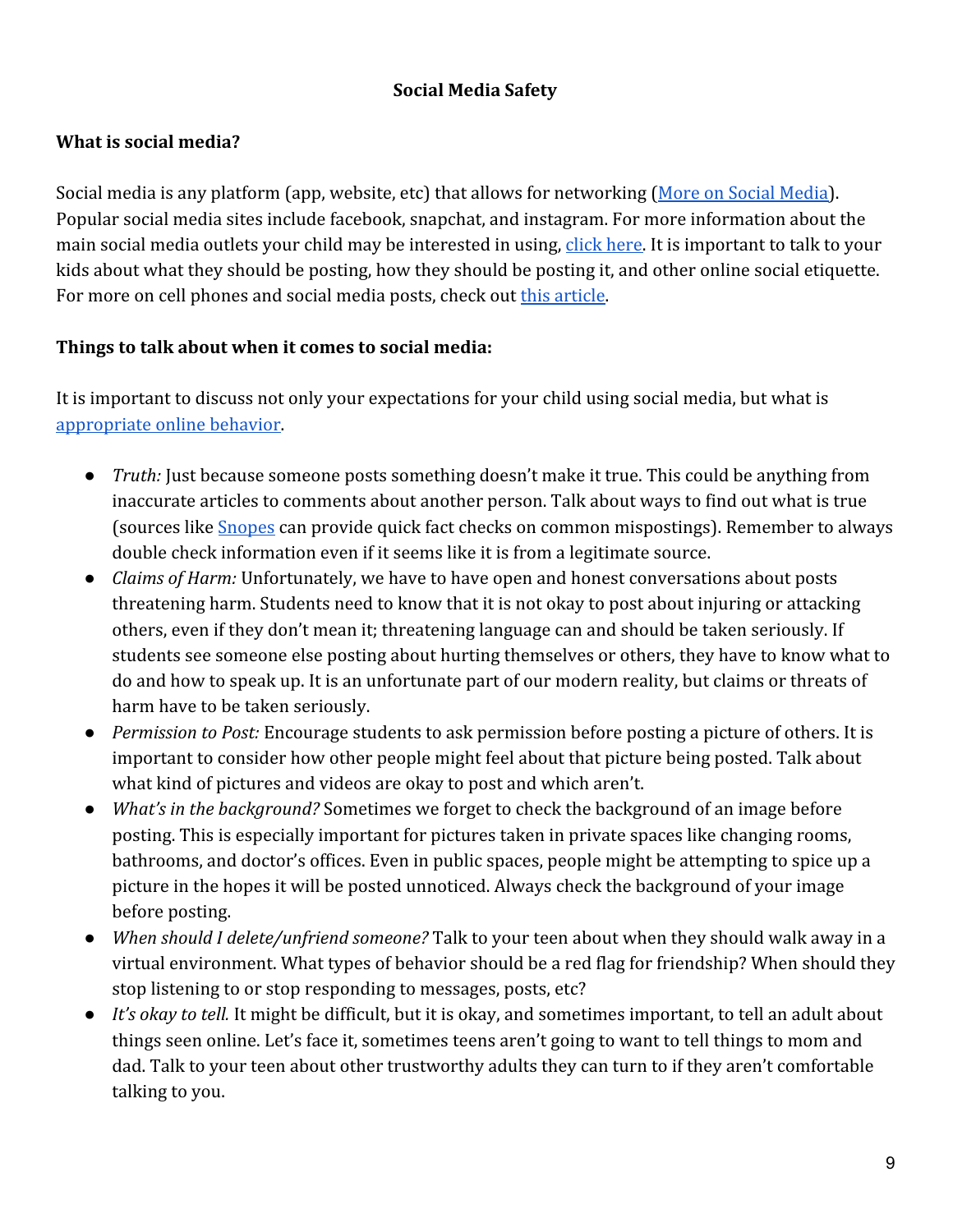- *● How to Respond to \_\_\_\_\_\_.* Talk to your teen about specific instances they might face on social media and how they should respond. What should they do if someone posts a picture they don't like? What should they do if someone asks them for something inappropriate? What should they do if someone posts inaccurate information? Having an action plan can be helpful. It's hard to respond in the right way in a moment of frustration.
- *● Would you say that in real life?* If you wouldn't say it in real life, you shouldn't say it online. It seems easier to say things you shouldn't when you're typing the words on a keyboard rather than saying them face to face. Talk to your teen about what they should and shouldn't be saying online.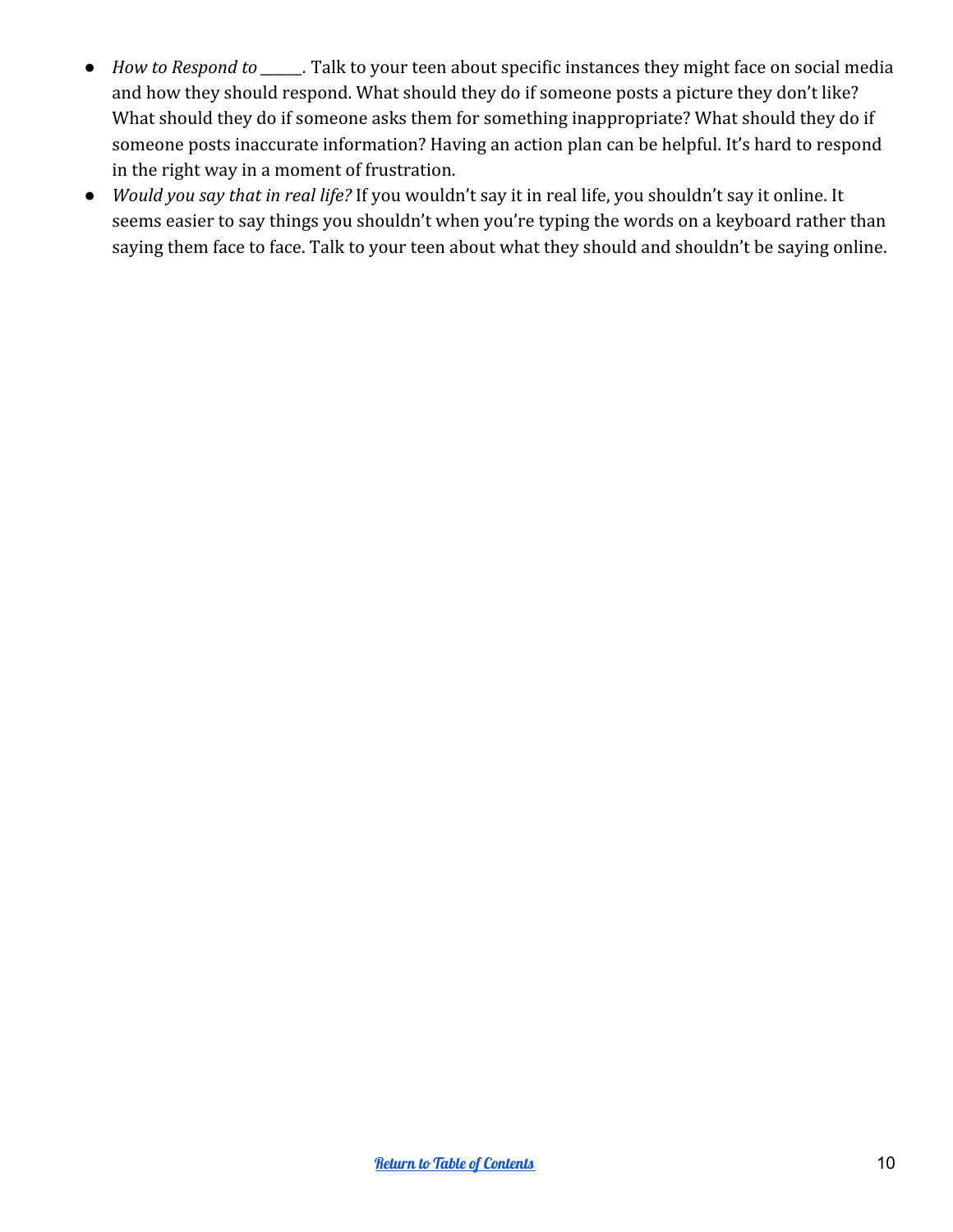#### <span id="page-10-0"></span>**Other Media: Music, Email, Text, and Private Messaging**

#### **Multitasking with Media:**

Many students think they can listen to music or watch TV while they study. For the most part, this will divide their focus and decrease learning. It can also cause trouble when they go to take a test and they cannot have the music they were listening to while they were studying. [Studies](https://scienceofeducation2013.wordpress.com/2013/03/11/context-and-state-dependent-memory-blog-6-week-7-11th-march/) show that we recall best in the same environment in which we learned. Of course, there are exceptions. Some [studies](https://www.studyinternational.com/news/does-listening-to-music-while-studying-make-you-a-better-student/) show that listening to music can improve your mood and therefore improve your study skills; however, the lyrics are distracting, so music without any words is best while studying.

#### **Things to talk about when it comes to messaging:**

It is important to discuss not only your expectations for your child using private messaging, but what is appropriate online behavior.

- *● Is it OK to use my real name as my email address?* Unlike a screen name, it is okay to use your name as part of your email address (firstname.lastname@blankmail.com). Pick something easy to remember and something you are comfortable sharing with other people. Avoid innuendos and inappropriate comments as part of your email handle. Something plain will last longer and be less frustrating in the long run.
- *● How do I unsend?* Most private messaging is just like spoken words in that once they are said they can't be taken back. Once you hit send, it's gone and there often isn't an undo button. Students need to understand the importance of checking a message before sending it, especially if that message is to a teacher, boss, or other authority figure.
- *● How private is private messaging?* Private messaging just means it's not out there on the internet for everyone to have easy access to, but that doesn't mean that no one has access. Personal information like an address, social security number, debit card numbers, etc should not be shared over email or other private messaging systems. It is possible for these systems to be hacked or stolen. Be careful with what you share.
- *● Inappropriate content:* Talk to your students about what they should do if someone shares inappropriate materials. Never accept dropbox, airdrop, emails, text messages, Facebook Messenger requests, or other private messages from people you don't know.
- *● Phishing:* Make sure students know how to tell the difference between a real email and a scan email. This will become increasingly important as students get older. Never share private information over an email and never click on links from someone you don't know. Even if the email appears legitimate, pull up the webpage yourself rather than clicking the email link to avoid scammers.
- *● Sexting:* Yes, this is a real word and it needs to be discussed. [More on Smartphones, Texting, and](https://www.missingkids.org/netsmartz/topics/smartphones) [Sexting](https://www.missingkids.org/netsmartz/topics/smartphones)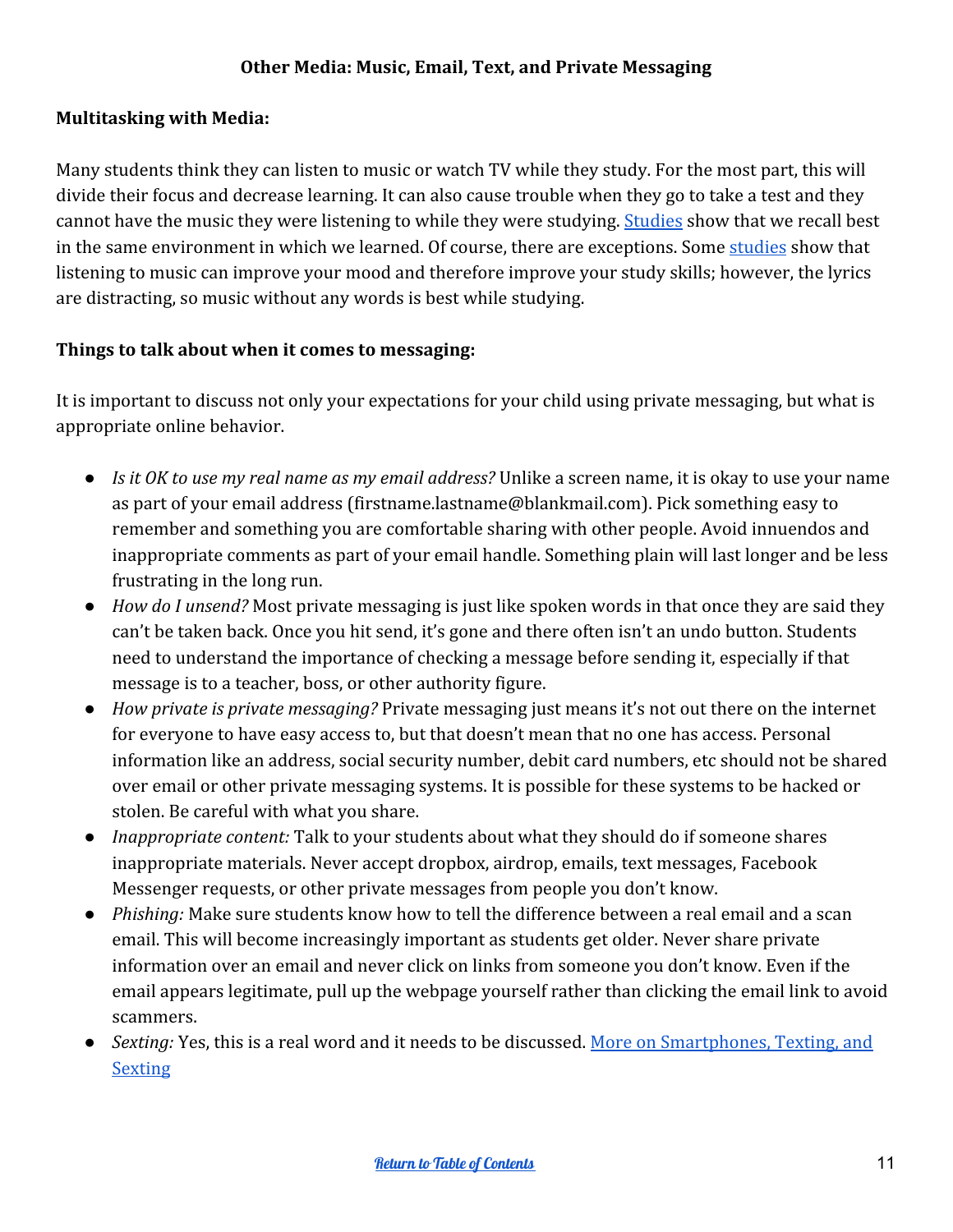#### <span id="page-11-0"></span>**How Do I Know?**

It can be difficult to keep up with all the games and apps available today. It's hard to know whether certain games and apps are inappropriate, educational, or even safe to play. Here are some links to help parents understand what is what when it comes to games and apps.

- Understanding [ratings](https://www.esrb.org/ratings/)
- **●** [Social Media Apps](https://www.adl.org/education/resources/tools-and-strategies/the-grown-folks-guide-to-popular-apps-in-social-media) explained
- [Teen Dating Apps](https://www.familyzone.com/au/families/blog/six-teen-dating-apps-parents-need-to-know) explained (yes, they're really a thing and yes, you should be concerned)
- [Games reviewed](https://www.commonsensemedia.org/game-reviews) including suggested player age, content breakdown (educational value, violence, language, etc), basic description, "what parents need to know," kid reviews, and parent reviews for each game
- [Apps reviewed](https://www.commonsensemedia.org/app-reviews) including suggested player age, content breakdown (educational value, violence, language, etc), basic description, "what parents need to know," kid reviews, and parent reviews for each app
- [Websites reviewed](https://www.commonsensemedia.org/website-reviews) including suggested player age, content breakdown (educational value, violence, language, etc), basic description, "what parents need to know," kid reviews, and parent reviews for each app
- [Additional Parent Reviews](https://www.commonsensemedia.org/) for Movies, TV Shows, Etc
- Common Sense Media's [Parent's Ultimate Guide To](https://www.commonsensemedia.org/parents-ultimate-guides)... is a collection of articles and reviews on the most commonly used apps, games, and social media platforms.
- Popular [App Explanations](https://www.webwise.ie/category/parents/explainers/)
- The Entertainment Software Ratings Board has an [app](https://www.esrb.org/tools-for-parents/mobile-app/) for on the go ratings and game/app information
- Everybody Plays has a good set of [reviews](https://www.everybodyplays.co.uk/reviews/) and [parent guides](https://www.everybodyplays.co.uk/parents-guides/) for games
- For more information or alternative review sites, check out [this article](http://parentingdigital.com/best-video-game-review-sites-parents/).
- More on MMOs and [Gaming](https://www.missingkids.org/netsmartz/topics/gaming)

#### <span id="page-11-1"></span>**More Parent Resources**

[Phoenix Academy's Team App](https://phoenixacademy.teamapp.com/) information for sports [Four Quizzes](https://www.nsteens.org/Quizzes) designed for Teens to guide internet etiquette and safety. [PowerPoint presentations and PDF guide sheets](https://www.missingkids.org/netsmartz/resources) by grade level and/or topic [Parenting Digital Resources and Articles](http://parentingdigital.com/) [Videos, Guides, and Conversations Scripts for Parents](https://www.webwise.ie/internet-safety-talks-for-parents/) [Short Video Presentations for Parents](https://www.webwise.ie/category/videos/videos-for-parents/) [Parent Advice for Technology Topics in short videos](https://www.webwise.ie/category/parents/advice/) [Additional Talking Points](https://www.webwise.ie/category/parents/talking-points/)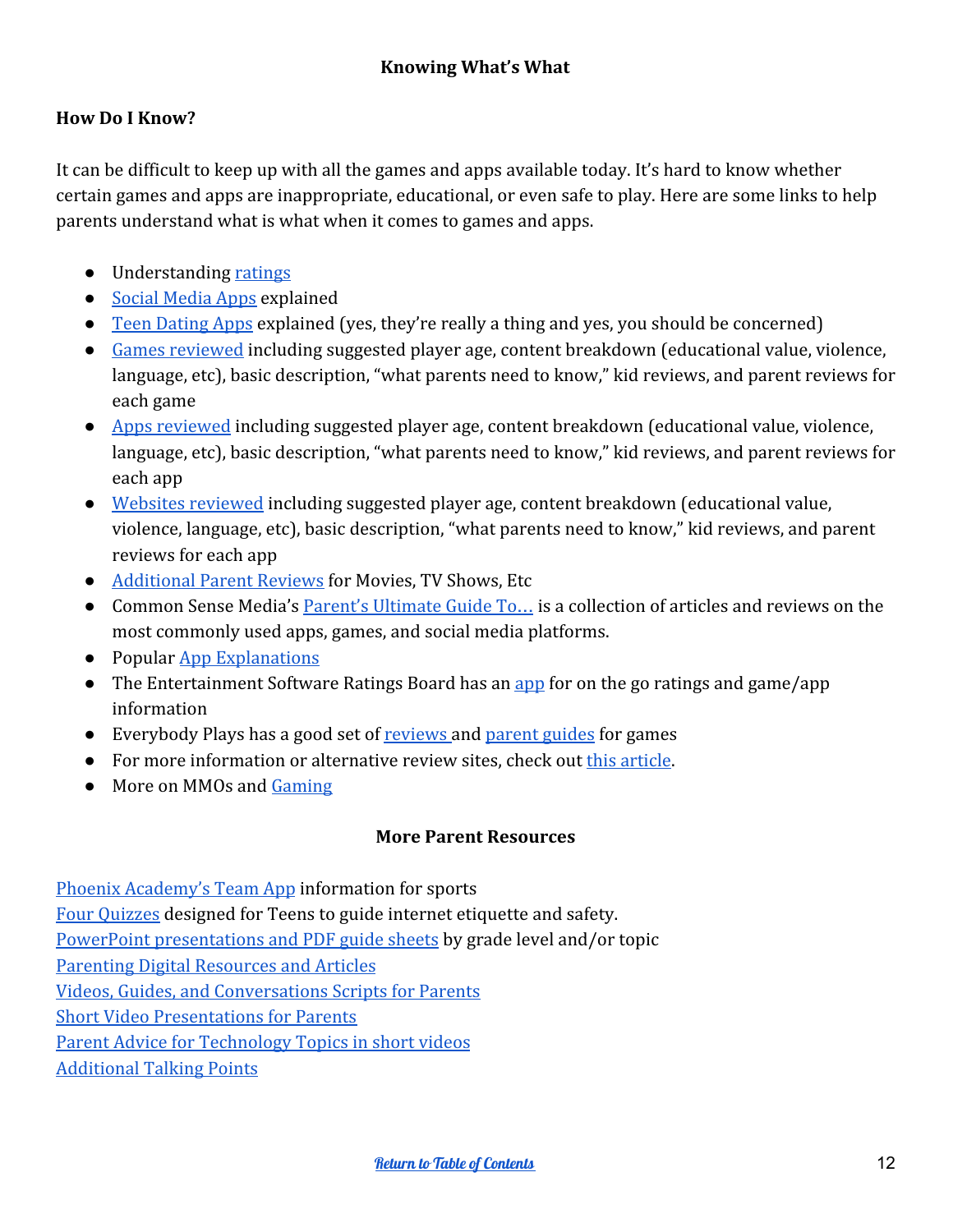#### **Bullying and Cyberbullying**

- <span id="page-12-0"></span>● [10 Things Students Wish Teachers Knew About Name Calling](https://www.adl.org/education/resources/tools-and-strategies/ten-things-students-wish-teachers-knew-about-name-calling)
- [How to Intervene Without Making It Worse](https://www.adl.org/education/resources/tools-and-strategies/classroom-conversations/do-no-harm-how-to-intervene-without-making-it-worse)
- [Cyberbullying Workshops and Information](https://www.adl.org/education/resources/tools-and-strategies/bullying-and-cyberbullying-workshops)
- [Bullying and Cyberbullying Resources for Schools](https://www.adl.org/education/resources/tools-and-strategies/bullying-and-cyberbullying-prevention-strategies)
- [Cyber Bullying: What to Do and How to Recognize It](https://www.consumer.ftc.gov/articles/0028-cyberbullying)
- [Videos and Teaching Materials on Cyberbullying](https://www.missingkids.org/netsmartz/topics/cyberbullying)

#### **Teaching Strategies and Classroom Activities**

- [Classroom Activities to Teach Internet Safety](https://www.missingkids.org/netsmartz/resources#classroomactivities)
- [PowerPoint Presentations and PDF sheets by grade level](https://www.missingkids.org/netsmartz/resources)
- [Videos and Activities about Internet Safety for Young Children](https://www.netsmartzkids.org/)
- [Videos, Games, PDFs, and Other Resources for Educators of Tweens and Teens](https://www.nsteens.org/Educators)
- [Social Media Classroom Activities: Learning What to Post](https://www.adl.org/education/resources/tools-and-strategies/social-media-armor-are-you-really-what-you-post)
- [Building Respectful School Climates Webinar Series](https://www.adl.org/building-respectful-school-climates-adl-webinar-series)
- [Educator Resources for Elementary, Middle, and High School Teachers](https://www.consumer.ftc.gov/features/feature-0003-educators)
- [Videos by Teens about Online Enticement and Inappropriate Requests/Relationships](https://www.missingkids.org/netsmartz/topics/onlineenticement)
- [Classroom Videos by Age and Topic](https://www.webwise.ie/classroom-videos/)
- [Downloadable Handbooks and Resources](https://www.webwise.ie/teachers/resources/)

#### **Free Tools for Connecting with Students and/or Parents**

- [Remind:](https://www.remind.com/) Consider using Remind for text communication. This app/webpage protects teachers and students by concealing the actual phone numbers but still offering instant communication. Works well for special groups like classes or parent volunteers. Schedule reminders and messages ahead (ie "don't forget the test tomorrow" or "all students must wear uniforms on tomorrow's fieldtrip")
- [TeamSnap:](https://www.teamsnap.com/) Software plans (some free but some paid) for team management.
- [Four Communication Tools to Energize the Parent Teacher Relationship](https://www.wgu.edu/heyteach/article/4-communication-tools-energize-parent-teacher-relationship1808.html) :includes links and descriptions for popular sites Remind, ClassDojo, Bloomz, and ClassTag. Find what's right for your group and your teaching style.

#### **Submitting Assignments and Encouraging Peer Collaboration**

- [Turn It In:](https://www.turnitin.com/) Plagiarism detection and teaching resources for increasing academic integrity
- [Google Docs](https://www.google.com/docs/about/): A great place for students to collaborate on papers, projects, etc.
- [Quizlet:](https://quizlet.com/) Generate flashcards, vocabulary lists, and other study tools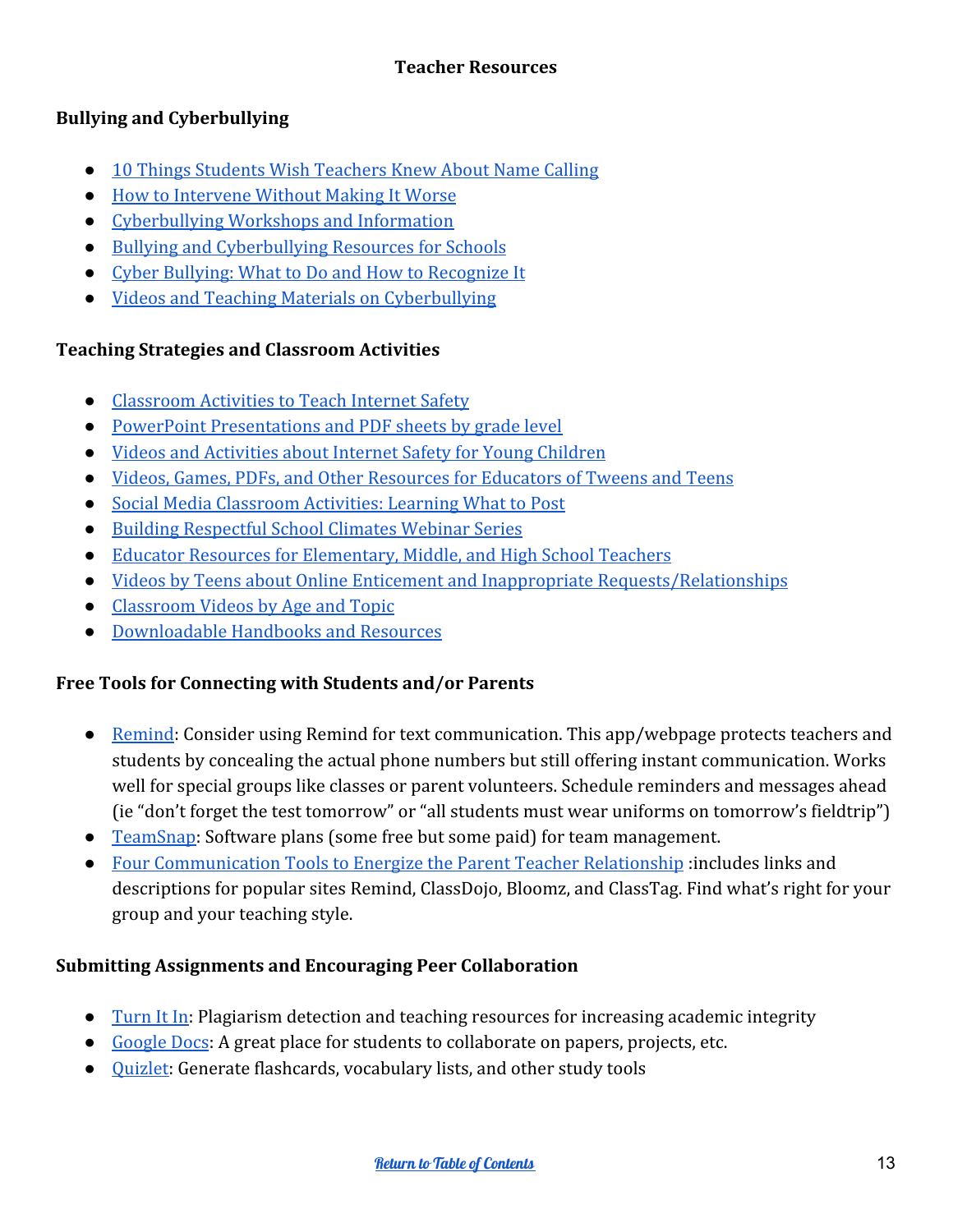#### <span id="page-13-0"></span>**Official School Policies**

#### **Phoenix Academy Email and Parent Contact Policy**

Phoenix Academy encourages communication between Parents/Guardians and the school. Due to (1) Family Educational Privacy Act concerns, (2) the fact that much of Phoenix Academy's emails are subject to disclosure under the North Carolina Public Records Act, and (3) concerns regarding the security of emails, Parents/Guardians are asked to schedule a conference with their children(s)' teacher on any issues that arise, especially regarding any "academic failure" or "bullying" issues, rather than emailing those concerns to the school. In addition, Phoenix Academy teachers and staff are instructed to answer Parent/Guardian emails regarding factual information about school events and Assignments.

However, Phoenix Academy teachers and staff teachers and staff are instructed to not email Parents/Guardians about academic, emotional, or behavioral issues. Academic, emotional and behavioral issues should be addressed by telephone or by in-person conference(s) between Phoenix Academy and the Parent/Guardian.

Phoenix Academy administration shall keep on file, and up to date, contact information for students and their Parents/Guardians. Parents/Guardians are asked to keep their contact information up to date with Phoenix Academy administration.

#### **Handbook Rules Specifically Pertaining to Technology**

#### **Rule 8. Insulting, Abusive, Harassing, Profane, Obscene, or Seriously Disrespectful Words, Acts of Touching Gestures, Signs, Verbal Threats or Other Acts** (including electronic communications)

Students shall respect other students, visitors, school employees and other persons by utilizing appropriate language and behaviors at all times. No aggression towards one self or others. Any action which is insulting, abusive, harassing, profane, obscene or seriously disrespectful and which disrupts the learning process for any student or which demeans or degrades another person is specifically prohibited. Students who believe they have been subjected to violations of Rule 8 should consult Board policies on reporting student harassment. Consequences: Up to 3 days OSS.

It is the priority of Phoenix Academy to provide every student and employee in the school with a safe and orderly learning and working environment. To this end, the school specifically prohibits bullying and harassing behavior as defined in the school handbook under Harassment/Bullying and Rule 8. As used in this policy, bullying or harassing behavior is any pattern of gestures; written, electronic, or verbal communications; any physical act; or any threatening communication that places a student or school